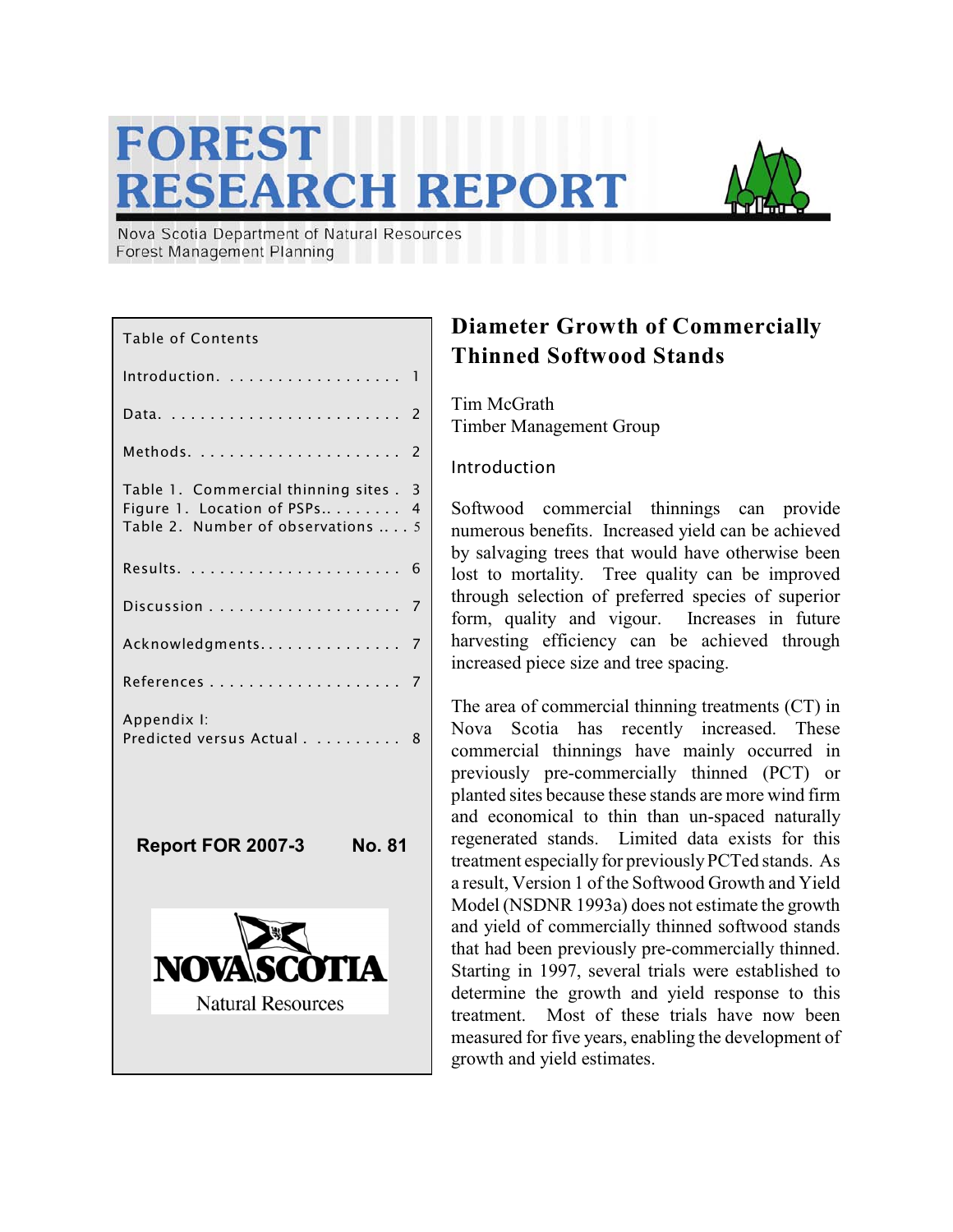#### Data

Table 1 shows a summary of the Nova Scotia Dept. of Natural Resources (NSDNR) and J.D. Irving Ltd. (JDI) permanent sample plots (PSP) in commercially thinned softwoods stands used for this study. Ten of these sites previously received PCT, eight were plantations, two were commercially thinned for the second time, and the remaining 19 sites were previously un-spaced naturally regenerating stands. Figure 1 shows the locations of the PSP's within Nova Scotia. Table 2 summarizes the data by species, site and initial basal area  $(m^2/ha)$ . A broad range of sites (13-29 m) and basal areas (12- 63 m<sup>2</sup>/ha) are represented. The bulk of the data are for red and white spruce<sup>1</sup>, representing over 90% of the data, and relatively little data exists for balsam fir, pine species and black spruce.

#### Methods

To predict the response of softwood stands to commercial thinning treatments, the 5 year increment in quadratic mean diameter (cm) at breast height (Dbh, 1.3 m) was examined using regression analysis (Husch *et al.* 1972). This mean Dbh increment was calculated based only on trees that were living through the entire growth period. In this way, the affect of mortality on the mean diameter increment was eliminated. Any PSP that lost greater than 10% of its trees to mortality during a growth period was also excluded. This eliminated 42 of the 459 data points from analysis.

 $<sup>1</sup>$  Scientific names are found in Table 1.</sup>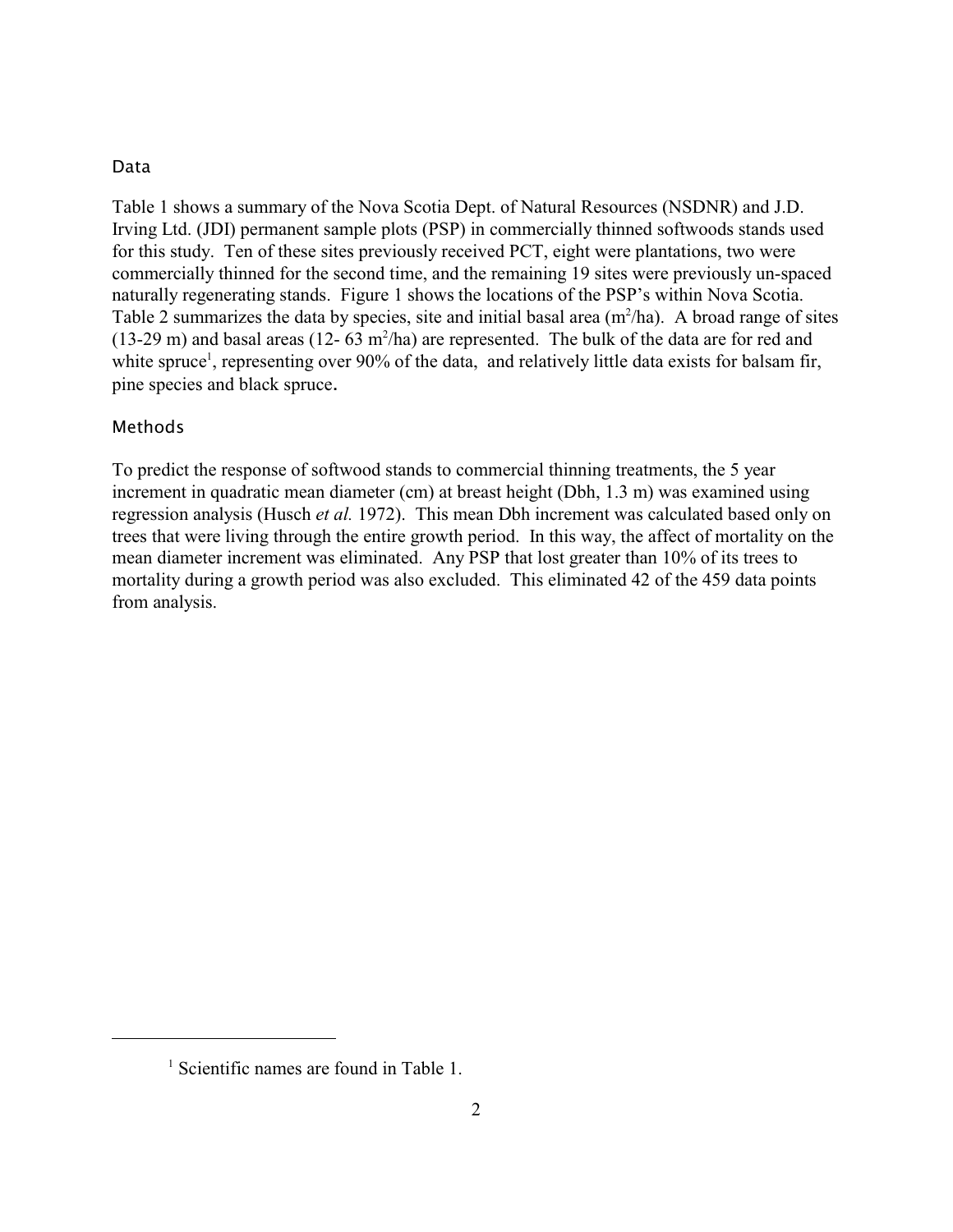| Table 1. Commercial thinning PSP sites. |                     |      |                                                                |                        |                         |                               |                        |                    |                  |                   |                                                  |  |  |
|-----------------------------------------|---------------------|------|----------------------------------------------------------------|------------------------|-------------------------|-------------------------------|------------------------|--------------------|------------------|-------------------|--------------------------------------------------|--|--|
| Location                                | Countv <sup>1</sup> | $\#$ | Spec <sup>2</sup>                                              | Prev. Trt.<br>$(yr)^3$ | Year<br>CT <sup>4</sup> | <b>Yrs</b><br>Me <sup>5</sup> | CT<br>Age <sup>6</sup> | Plots <sup>7</sup> | Mea <sup>s</sup> | Stat <sup>9</sup> | Cooperator <sup>10</sup>                         |  |  |
| Scragg Lake                             | Ann                 | 7825 | rS                                                             |                        | 1967                    | 26                            | 28                     | 1                  | 3                | Η                 | CU                                               |  |  |
| Como Lake                               | Hal                 | 7845 | rS                                                             |                        | 1977                    | 21                            | 43                     | 1                  | $\overline{4}$   | Η                 | Neenah                                           |  |  |
| <b>Boars Back Road</b>                  | Cum                 | 7909 | rP                                                             | Plant (1955)           | 1979                    | 25                            | 24                     | 1                  | 5                | A, R              | CU                                               |  |  |
| Debert                                  | Col                 | 7915 | rP                                                             | Plant (1957)           | 1975                    | 29                            | 18                     | 1                  | 5                | A, R              | CU                                               |  |  |
| <b>Butler Lake</b>                      | Lun                 | 7926 | $\ensuremath{\mathrm{rS}}$                                     |                        | 1979                    | 16                            | 68                     | 1                  | $\overline{c}$   | H, S              | Neenah                                           |  |  |
| Georgefield                             | Han                 | 7931 | wS                                                             |                        | 1979                    | 6                             | 46                     | $\mathbf{1}$       | $\overline{c}$   | Η                 | ${\rm SP}$                                       |  |  |
| Springfield                             | Ann                 | 7932 | wP                                                             |                        | 1976                    | 28                            | 31                     | $\mathbf{1}$       | 3                | A                 | CU                                               |  |  |
| Paradise                                | Ann                 | 7935 | $\ensuremath{\text{w}}\ensuremath{\text{P}}$                   |                        | 1977                    | $\tau$                        | $21\,$                 | $\mathbf{1}$       | $\mathbf{1}$     | $\rm H$           | $\ensuremath{\mathbf{S}}\ensuremath{\mathbf{P}}$ |  |  |
| SunnyBrae                               | Pic                 | 8034 | $\ensuremath{\mathrm{rS}}$                                     | CT (1980)              | 1999                    | 24/5                          | 46/65                  | 11                 | 36               | A                 | C-Stora                                          |  |  |
| 7 Mile Road                             | Hal                 | 8046 | rS                                                             |                        | 1980                    | 20                            | 43                     | 5                  | 13               | Η                 | C-Neenah                                         |  |  |
| Georgfield                              | Han                 | 8058 | wS                                                             |                        | 1980                    | 10                            | 46                     | 13                 | 22               | Η                 | <b>SP</b>                                        |  |  |
| SunnyBrae                               | Pic                 | 8070 | $\ensuremath{\mathrm{rS}}$                                     |                        | 1980                    | 10                            | 46                     | 6                  | 12               | H, S              | C-Stora                                          |  |  |
| 10 Mile Lk Road                         | Hal                 | 8107 | $\ensuremath{\mathrm{rS}}$                                     |                        | 1980                    | 6                             | 66                     | $\overline{2}$     | $\mathbf{1}$     | H,S               | Neenah                                           |  |  |
| Union Dam                               | Hal                 | 8110 | rS                                                             |                        | 1980                    | 6                             | 65                     | 3                  | 3                | H,S               | C-Neenah                                         |  |  |
| Keppoch                                 | Ant                 | 8113 | wS                                                             |                        | 1980                    | 21                            | 43                     | 6                  | 21               | A,S               | C-Stora                                          |  |  |
| Gairlock                                | Pic                 | 8125 | $\mathbf{w}\mathbf{S}$                                         |                        | 1980                    | 11                            | 46                     | 6                  | $\sqrt{2}$       | H, S              | C-Stora                                          |  |  |
| Debert                                  | Col                 | 8210 | $\ensuremath{\mathrm{r}}\xspace\ensuremath{\mathrm{P}}\xspace$ | Plant (1958)           | 65/75                   | 27                            | 16                     | 1                  | $\overline{4}$   | A, H              | CU                                               |  |  |
| Governor Lake                           | Hal                 | 8232 | rS                                                             | PCT (1982)             | 1997                    | 5                             | 44                     | $\,8\,$            | $\tau$           | A                 | Neenah                                           |  |  |
| 10 Mile Lake                            | Hal                 | 8253 | rS                                                             |                        | 1982                    | 20                            | 41                     | 15                 | 61               | Η                 | Neenah                                           |  |  |
| <b>Fielding Road</b>                    | Inv                 | 8324 | bF                                                             | PCT (1983)             | 1998                    | 5                             | 28                     | 5                  | 5                | A                 | C-Stora                                          |  |  |
| Manganese Mines                         | Col                 | 8345 | $\bold{w}\bold{S}$                                             | Plant (1969)           | 2000                    | 5                             | 31                     | $\overline{2}$     | $\overline{c}$   | A                 | Neenah                                           |  |  |
| St Margarets Bay                        | $\rm{H}al$          | 8347 | $\ensuremath{\mathrm{rS}}$                                     | PCT (1968)             | 1998                    | 5                             | 44                     | $\mathfrak{Z}$     | $\overline{c}$   | A                 | Bowater                                          |  |  |
| MacQuarrie Lake                         | Pic                 | 8357 | rS                                                             |                        | 1983                    | 5                             | 55                     | 6                  | 6                | H, S              | C-Stora                                          |  |  |
| MacQuarrie Lake                         | Pic                 | 8365 | $\ensuremath{\mathrm{rS}}$                                     |                        | 1983                    | 20                            | 53                     | 8                  | $32\,$           | $\mathbf{A}$      | C-Stora                                          |  |  |
| St Margarets Bay                        | Han                 | 8378 | $\ensuremath{\mathbf{r}}\ensuremath{\mathbf{S}}$               | PCT (1967)             | 1998                    | 5                             | 44                     | $\mathfrak{Z}$     | 3                | A                 | Bowater                                          |  |  |
| Truro Dump                              | Col                 | 8411 | rS                                                             |                        | 1983                    | 16                            | 59                     | $\overline{3}$     | $\overline{4}$   | H                 | Truro                                            |  |  |
| Barn Lake                               | Dig                 | 8723 | rS                                                             | CT (1987)              | 2000                    | 18/5                          | 44/57                  | $\overline{4}$     | 12               | A                 | Bowater/JDI                                      |  |  |
| Barn Lake                               | Dig                 | 8729 | rS                                                             | PCT (1987)             | 2000                    | 5                             | 54                     | $\overline{2}$     | $\overline{2}$   | A                 | Bowater/JDI                                      |  |  |
| McCallum Sett.                          | Col                 | 8801 | rS                                                             | PCT (1971)             | 1998                    | 5                             | 45                     | $\overline{4}$     | $\overline{4}$   | Н                 | CU                                               |  |  |
| Garden of Eden                          | Guy                 | 9201 | wP                                                             |                        | 1991                    | 11                            | 42                     | $\mathbf{1}$       | $\overline{c}$   | A                 | C-Stora                                          |  |  |
| East River Lake                         | Guy                 | 9308 | rS                                                             |                        | 1991                    | 12                            | 49                     | $\mathbf{1}$       | $\sqrt{2}$       | A                 | C-Stora                                          |  |  |
| Garry's Rd                              | Vic                 | 9309 | rP                                                             | Plant (1965)           | 1993                    | 10                            | 28                     | $\overline{2}$     | $\overline{4}$   | A,G               | C-Stora                                          |  |  |
| Caduesky Lake                           | Que                 | 9812 | rS                                                             | <b>PCT</b>             | 1998                    | 5                             | 51                     | $\overline{2}$     | $\mathbf{1}$     | A                 | Bowater                                          |  |  |
| Governor Lake                           | Guy                 | 9815 | rS                                                             | PCT                    | 1999                    | 5                             | 40                     | $\mathbf{1}$       | $\mathbf{1}$     | A                 | Neenah                                           |  |  |
| Garvie Lake                             | Ant                 | 9924 | bF                                                             | PCT                    | 1999                    | 5                             | 30                     | $\mathbf{1}$       | $\mathbf{1}$     | A                 | C-Stora                                          |  |  |
| 6 Mile Brook                            | Pic                 | 9926 | rP                                                             | Plant (1977)           | 1999                    | 5                             | 22                     | $\mathbf{1}$       | $\mathbf{1}$     | A,G               | Neenah                                           |  |  |
| Mill Dam Lake                           | Pic                 | 9927 | bF                                                             | <b>PCT</b>             | 1999                    | 5                             | 26                     | $\mathbf{1}$       | $\mathbf{1}$     | $\, {\bf B}$      | C-Stora                                          |  |  |
| <b>Black Brook</b>                      | ${\rm NB}$          | 8701 | wS/rS                                                          | Plant (1963)           | 1987/95/97              | 10                            | $24\,$                 | 35                 | 77               | A                 | <b>JDI</b>                                       |  |  |
| <b>Black Brook</b>                      | ${\rm NB}$          | 8703 | ${\bf wS}$                                                     | Plant (1968)           | 1987/97                 | 10                            | 19                     | 24                 | 48               | $\mathbf{A}$      | JDI                                              |  |  |
| Total                                   |                     |      |                                                                |                        |                         |                               |                        | 193                | 417              |                   |                                                  |  |  |

1. Ann - Annapolis, Col-Colchester, Cum-Cumberland, Dig-Digby, Guy-Guysborough, Hal-Halifax, Han-Hants, Inv-Inverness, Lun-Lunenburg, Pic-Pictou, Que-Queens, Vic-Victoria ,NB-New Brunswick .

2. bF - Balsam Fir - *Abies balsamea* (L.) Mill., bS - Black Spruce - *Picea mariana* (Mill) B.S.P., rP - Red Pine - *Pinus resinosa* Ait., rS - Red Spruce - *Picea rubens* Sarg., wP - White Pine - *Pinus strobus* L., wS - White Spruce - *Picea glauca* (Moench) Voss.

3. previous treatment and year of this treatment: Plant -plantation, CT - commercial thinning, PCT - pre-commercial thinning.

4. Year commercially thinned.

Spruce - *Picea rubens* Sarg., wP - White Pine - *Pinus stre*<br>
5. previous treatment and year of this treatment: Plant - planta<br>
4. Years measured since the commercial thinning treatment.<br>
6. Age of stand at time of commer

6. Age of stand at time of commercial thinning.

7. Number of plots at this site.

Number of diameter increment measurements at this site.

9. Status/Comment Codes: A - Active, H - Harvested, S - Shelterwood, B - Blowdown, G- Good Site, R - Row Thinning

10. Cooperating Landowners/Managers: Bowater - Bowater Mersey Paper Co. Ltd, C-Neenah - Crown managed by Neenah Paper Inc, C-Stora - Crown managed by Stora Enso Port Hawkesbury Ltd, CU - Crown unlicensed, JDI - J.D. Irving Ltd., Neenah - Neenah Paper Inc, SP- Small Private, Truro - Town of Truro.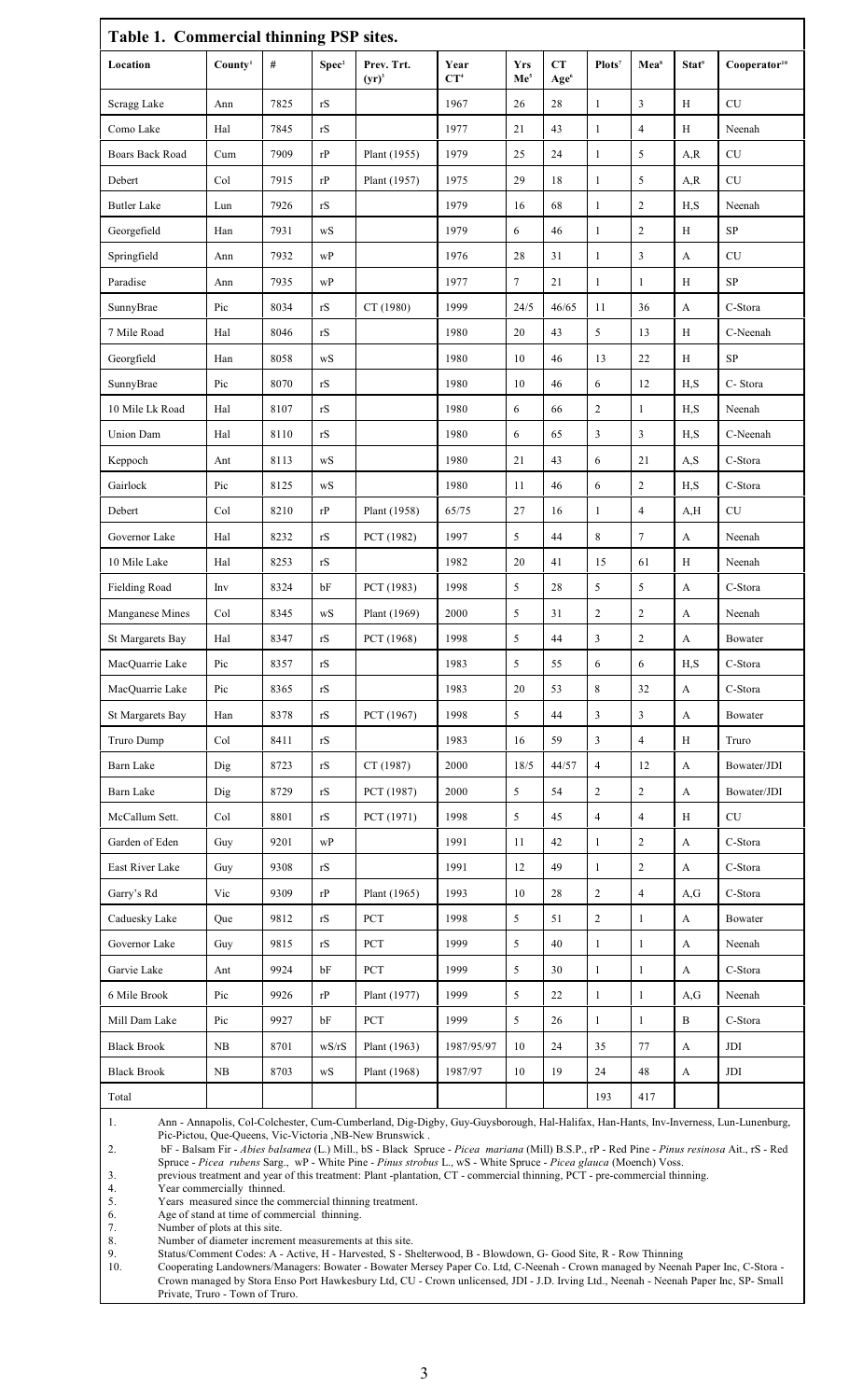

**Figure 1. Location of commercially thinned PSPs in Nova Scotia**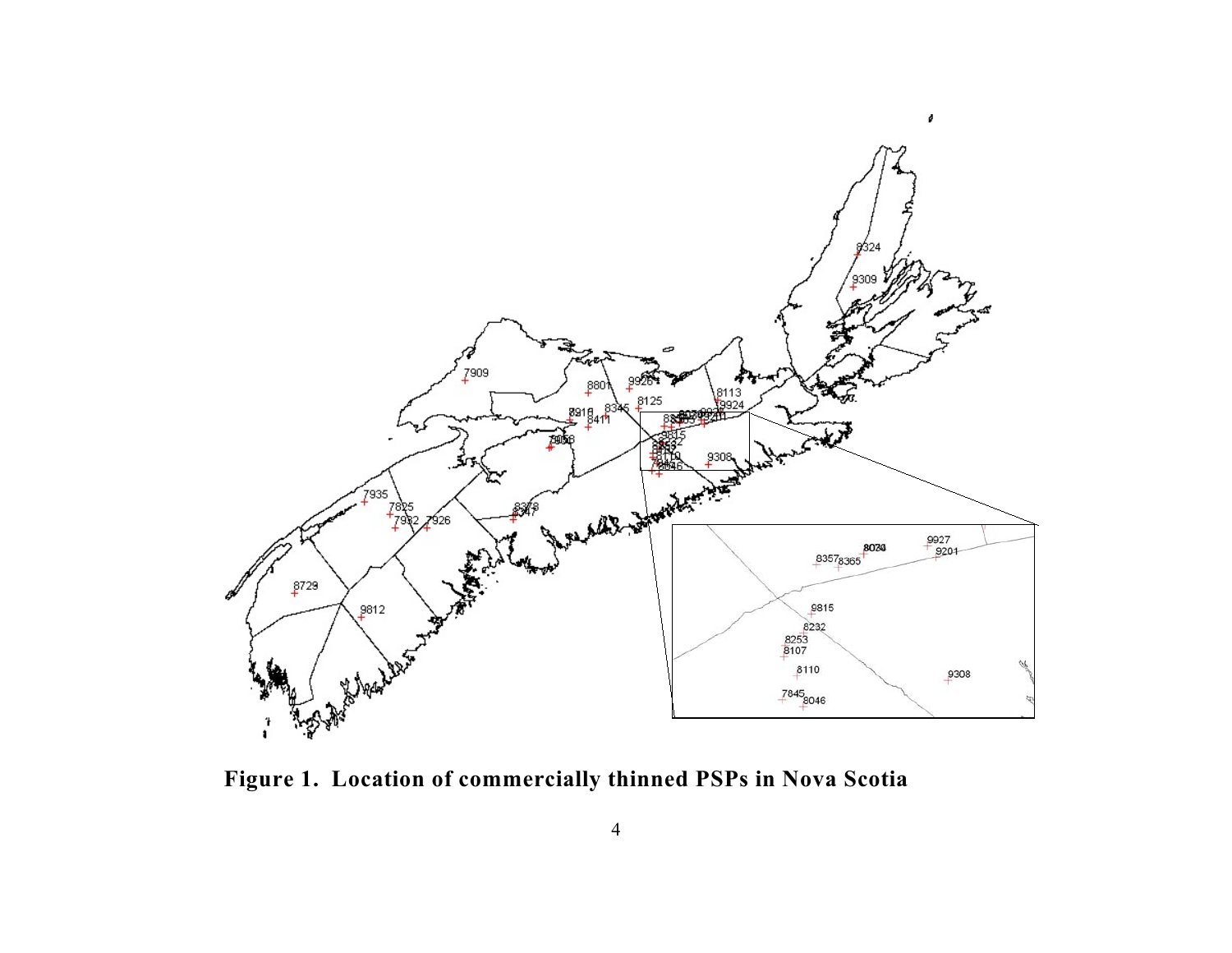| Table 2. Number of diameter increment observations by species, initial basal area class and site index class |                                                                       |                |                 |              |                    |                |                  |                |              |                |                 |                    |                |                |                |                |
|--------------------------------------------------------------------------------------------------------------|-----------------------------------------------------------------------|----------------|-----------------|--------------|--------------------|----------------|------------------|----------------|--------------|----------------|-----------------|--------------------|----------------|----------------|----------------|----------------|
| <b>Initial Basal</b>                                                                                         | Site Index Class (dominant height in metres, at breast height age 50) |                |                 |              |                    |                |                  |                |              |                |                 |                    |                |                |                |                |
| Area $(m^2/ha)$                                                                                              | 14                                                                    | 18             | 22              | 26           | 30                 | 14             | 18               | 22             | 26           | 30             | 14              | 18                 | 22             | 26             | 30             | All            |
|                                                                                                              | Red Spruce (57%)                                                      |                |                 |              | White Spruce (36%) |                |                  |                |              |                |                 |                    |                |                |                |                |
| 15                                                                                                           | 8                                                                     | $\overline{4}$ |                 |              |                    |                | 6                | 16             |              |                |                 | $\mathbf{1}$       | $\mathbf{1}$   |                |                |                |
| 25                                                                                                           | 53                                                                    | 30             | $\overline{4}$  |              |                    | $\mathfrak{Z}$ | 11               | 59             |              |                | $\overline{4}$  | $\mathbf{1}$       |                |                |                |                |
| 35                                                                                                           | 45                                                                    | 29             | $\overline{2}$  |              |                    | 2              | 9                | 32             |              |                |                 |                    |                |                |                |                |
| 45                                                                                                           | 25                                                                    | 20             |                 |              |                    | $\overline{3}$ | 2                | $\overline{3}$ |              |                |                 |                    |                |                |                |                |
| 55                                                                                                           | 6                                                                     | 9              |                 |              |                    | $\mathbf{1}$   |                  |                |              |                |                 |                    |                |                |                |                |
| 65                                                                                                           |                                                                       | 2              |                 |              |                    | $\mathbf{1}$   |                  |                |              |                |                 |                    |                |                |                |                |
| <b>Tot</b>                                                                                                   | 137                                                                   | 94             | 6               | $\mathbf{0}$ | $\overline{0}$     | 10             | 28               | 110            | $\mathbf{0}$ | $\overline{0}$ | $\overline{4}$  | $\overline{c}$     | $\mathbf{1}$   | $\mathbf{0}$   | $\overline{0}$ |                |
|                                                                                                              | White Pine $(5%)$                                                     |                |                 |              |                    |                | Red Pine $(1\%)$ |                |              |                |                 | <b>All Species</b> |                |                |                |                |
| 15                                                                                                           |                                                                       |                | $\mathbf{1}$    | $\mathbf{1}$ |                    |                | $\overline{c}$   |                |              | $\mathbf{1}$   | $\,8\,$         | 13                 | 18             | $\mathbf{1}$   | $\mathbf{1}$   | 41             |
| 25                                                                                                           |                                                                       | 1              | 5               | 2            |                    |                |                  |                |              |                | 60              | 43                 | 68             | $\overline{2}$ | $\mathbf{0}$   | 173            |
| 35                                                                                                           |                                                                       | $\mathbf{1}$   | $\mathbf{1}$    |              |                    |                |                  |                |              |                | 47              | 39                 | 35             | $\mathbf{0}$   | $\mathbf{0}$   | 121            |
| 45                                                                                                           |                                                                       | $\mathfrak{Z}$ |                 | $\mathbf{1}$ |                    |                |                  | 1              |              |                | 28              | 25                 | $\overline{4}$ | $\mathbf{1}$   | $\mathbf{0}$   | 58             |
| 55                                                                                                           |                                                                       |                |                 | 3            |                    |                |                  | 1              |              |                | $7\phantom{.0}$ | 9                  | 1              | 3              | $\mathbf{0}$   | 20             |
| 65                                                                                                           |                                                                       |                |                 |              |                    |                |                  | 1              |              |                | 1               | 2                  | -1             | $\mathbf{0}$   | $\mathbf{0}$   | $\overline{4}$ |
| Tot                                                                                                          | $\mathbf{0}$                                                          | 5              | $7\phantom{.0}$ | $\tau$       | $\boldsymbol{0}$   | $\mathbf{0}$   | 2                | 3              | $\mathbf{0}$ | $\mathbf{1}$   | 151             | 131                | 127            | $\tau$         | $\mathbf{1}$   | 417            |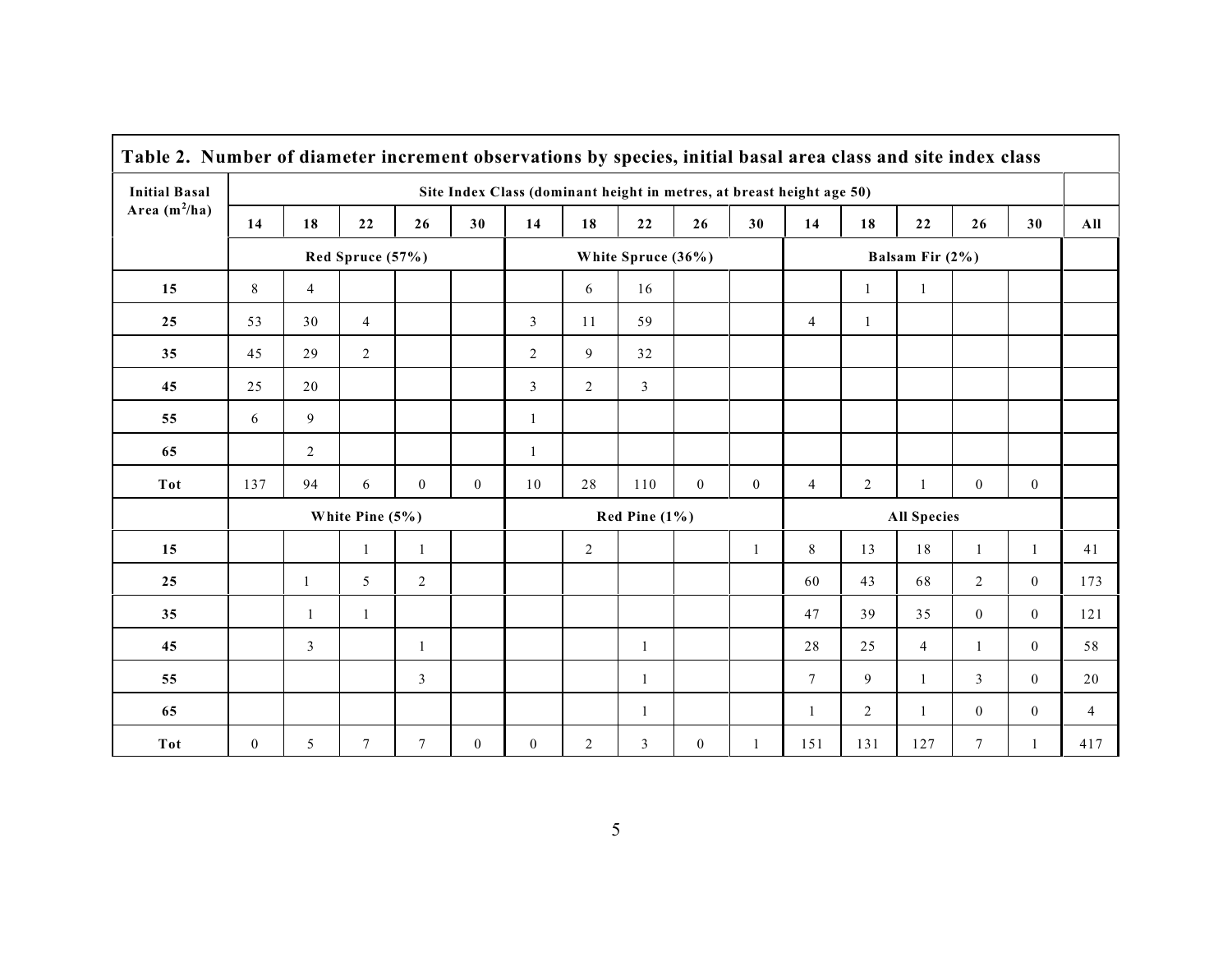#### **Results**

Observations showed that when less basal area was left after thinning the diameter growth rate was higher. On better sites, with a higher site index, diameter growth response was more pronounced. White spruce, red spruce and balsam fir showed intermediate levels of growth, while red and white pine showed comparatively greater growth and black spruce and jack pine showed less growth for equivalent sites and initial basal areas. Although species trends were apparent it was decided to derive a combined curve for pines and spruce excluding black spruce and jack pine. A combined curve is compatible with the existing GNY model and represents improved predictions relative to existing functions. Existing black spruce data was collected from very poor naturally regenerated stands or plantations with a high proportion of multiple stems. These problems preclude the ability of using this data in the existing analysis as they artificially reduced Dbh growth. As black spruce is planted frequently throughout Nova Scotia, these stands will be logical targets for future commercial thinning and would justify future data collection efforts so that species specific growth estimates can be made.

The regression model used, incorporates site index and initial basal area as follows:

delta TD =  $(b0*sim+b1)*exp(b2*ba_m)$ 

Where:

| $=$ | The 5 year increase in the quadratic mean stand diameter (outside       |
|-----|-------------------------------------------------------------------------|
|     | bark at breast height) in centimetres (Husch et al., 1972)              |
|     | The Site Index of the stand, expressed as dominant height in            |
|     | metres at an index age of 50 years at breast height (NSDNR,             |
|     | 1993b)                                                                  |
|     | The stand basal area (outside bark) in $m^2/ha$ at the beginning of the |
|     | 5 year growth period                                                    |
|     | Regression coefficients                                                 |
|     |                                                                         |

The regression model shown above accounted for 70.6% of the total variation ( $r^2$ =.706) and resulted in the following coefficients based on 417 data points.

| h <sub>0</sub> | $=$ | $+0.195$ |
|----------------|-----|----------|
| h1             | $=$ | $+0.854$ |
| b2             | $=$ | $-0.033$ |

Appendix I shows the fit of the model predictions to the data.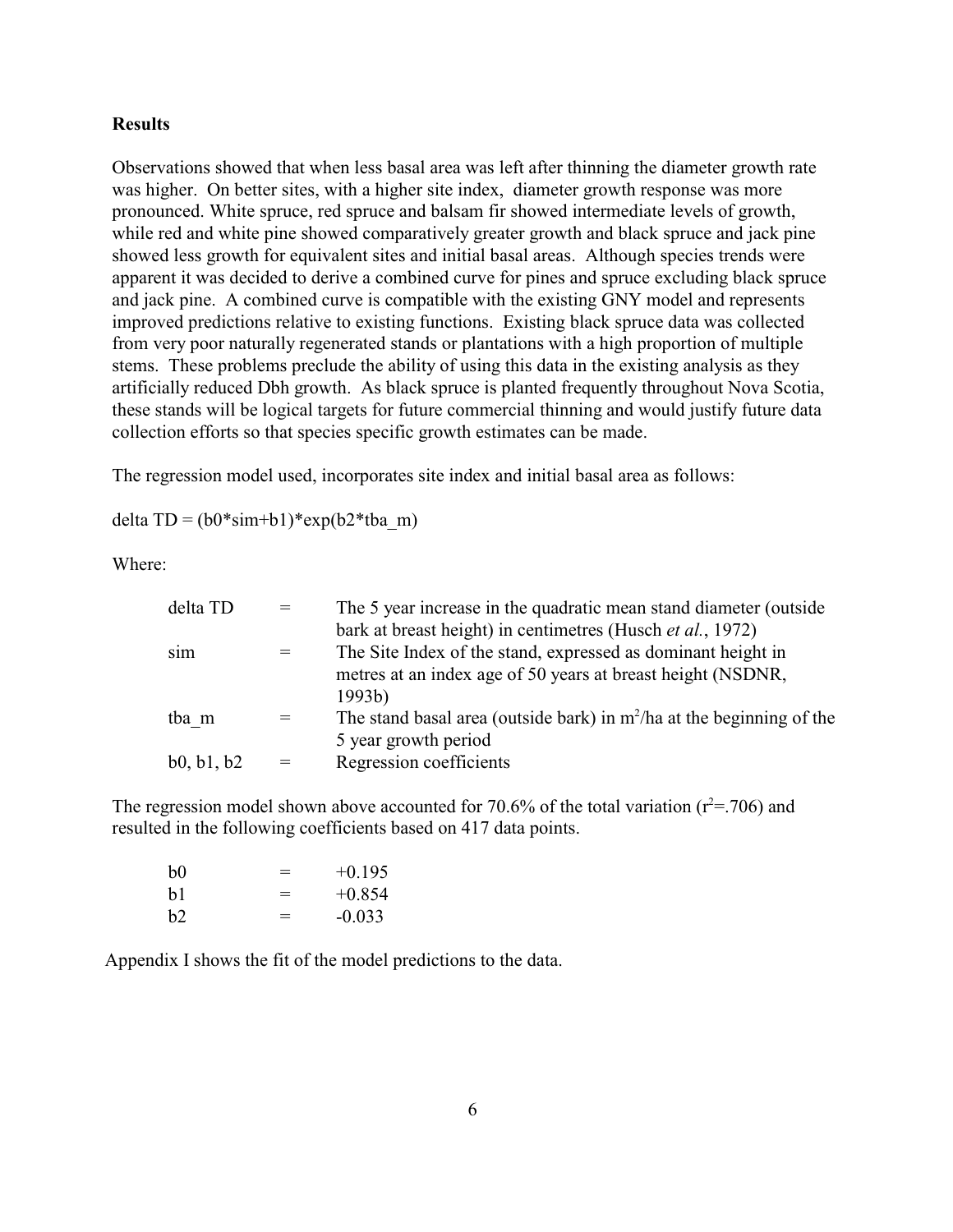#### **Discussion**

The diameter growth model for commercial thinning will be incorporated into version 2.1.0 of Nova Scotia's Growth and Yield model (GNY). This addition to the software, will enable simulation of silviculture scenarios not previously possible with GNY. Simulations of commercial thinning in pre-commercially thinned and previously commercially thinned stands will now be possible. The updated model will expand the planning alternatives that can be examined within the growth and yield model. The latest version of GNY can be downloaded from <http://www.gov.ns.ca/natr/forestry/gny2004/growthandyield.htm>.

It is recommended that growth predictions for jack pine and black spruce be excluded from the GNY model due to insufficient data. Future efforts should concentrate on determining the growth of commercially thinned black spruce plantations as the existing black spruce data is currently limited to very poor sites or in areas dominated by multiple stems. Black spruce is a commonly planted species in Nova Scotia and determining the effectiveness of commercial thinning in these plantations should be given a high priority.

#### **Acknowledgements**

The data for this report was gathered from numerous commercial thinning trials and operations. These operations were carried out thanks to efforts of many forest companies and provincial crown staff. For a complete list of land owners and managers who cooperated on the establishment of these thinnings see Table 1. Collection, editing and maintenance of the data from Nova Scotia was undertaken by the staff of the Nova Scotia Department of Natural Resources and its predecessor the Department of Lands and Forest. The New Brunswick data was accessed through the cooperation and efforts of J.D. Irving Ltd. Appreciation is extended to reviewers including Edwin Swift of the Canadian Forest Service of Natural Resources Canada.

#### **References**

Husch, B., Miller, C. and T. Beers. 1972. Forest Mensuration. John Wiley & Sons. Toronto. 410 pp.

NSDNR. 1993a. Nova Scotia softwood growth and yield model - version 1.0 user manual. Forest Research Section, Nova Scotia Dept. of Natural Resources, Truro, Nova Scotia. Forest Research Report No. 43. 12 pp.

NSDNR. 1993b. Forestry Field Handbook. Forest Research Section. Nova Scotia Dept. of Natural Resources, Truro, Nova Scotia. 43 pp.